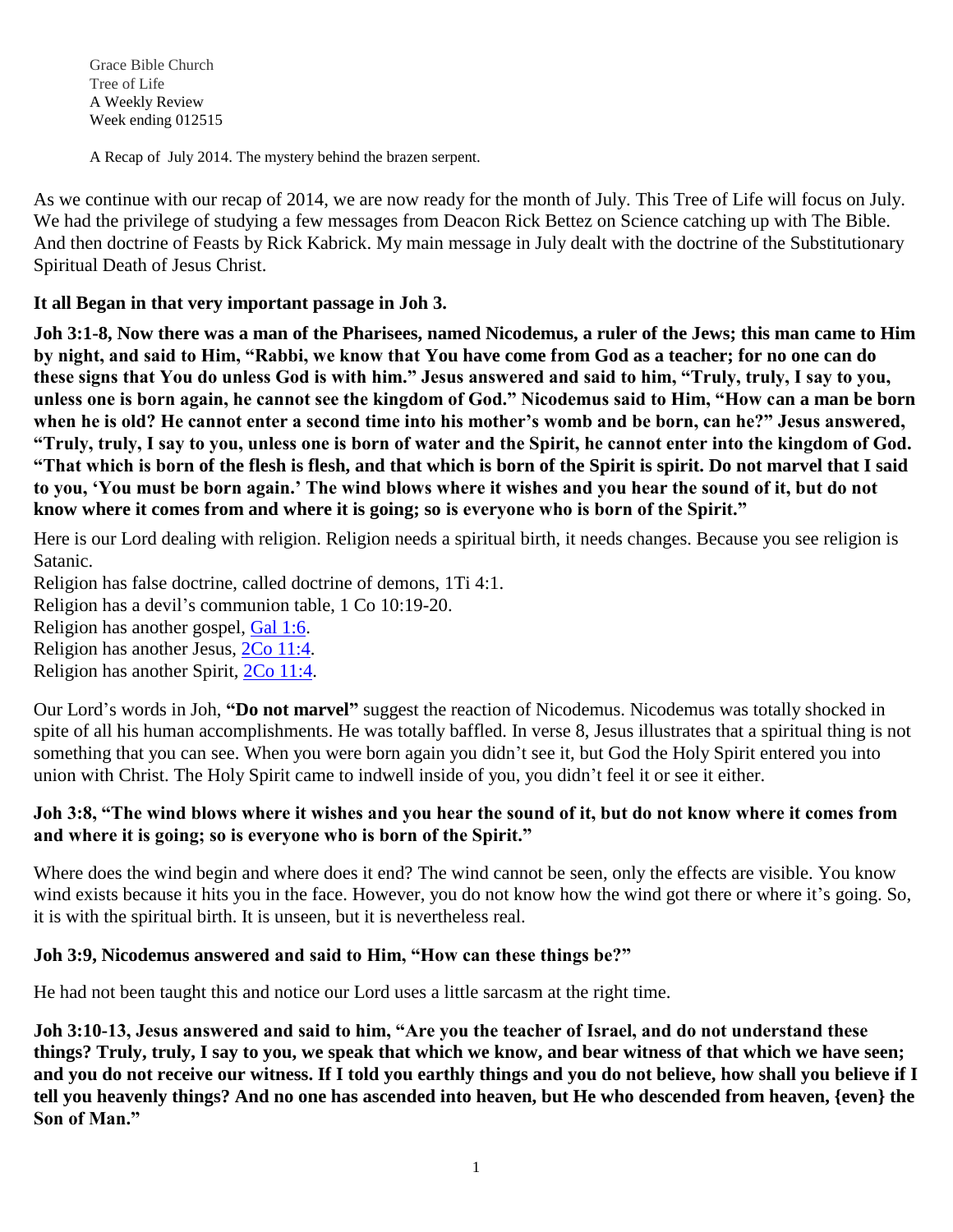The first man to enter into heaven in a resurrection body was the Lord Jesus Christ. However, in verse 13, the Lord Jesus Christ declared that He was and is in heaven as God at the very moment He was speaking to Nicodemus but as man He is not one place on earth, and that is talking to Nicodemus. He could be in heaven at the same time that He was also in His human body because He is the God-man, the unique person of the universe.

# **Joh 3:14, "And as Moses lifted up the serpent in the wilderness, even so must the Son of Man be lifted up;"**

Now, you will recall that Nicodemus was familiar with Numbers 21 which gives us the story of the serpent. And so, what did our Lord mean when He said **"The son of man must be lifted up?"** He meant that true life could only come out of death. He meant that in order for a new creation to begin the old creation must be destroyed. Our Lord referred to His sacrificial death as a lifting up because the Jews were looking for a Messiah who should be lifted up. They were talking about the Messiah being elevated as King over Israel. However, our Lord talking about the Messiah being lifted from the earth hanging on the Cross.

The principle again is that the cross must come before the crown. They wanted the Messiah to be elevated to the throne of David but before this, He must be lifted up upon the cross and put to shame. To illustrate the character the meaning and the purpose of His death, the Lord refers to the well known incident in Numbers 21. In Numbers 21 Israel was murmuring against the Lord and against Moses, the man of God.

**Num 21:4-9, Then they set out from Mount Hor by the way of the Red Sea, to go around the land of Edom; and the people became impatient because of the journey. And the people spoke against God and Moses, "Why have you brought us up out of Egypt to die in the wilderness? For there is no food and no water, and we loathe this miserable food." And the Lord sent fiery serpents among the people and they bit the people, so that many people of Israel died. So the people came to Moses and said, "We have sinned, because we have spoken against the Lord and you; intercede with the Lord, that He may remove the serpents from us." And Moses interceded for the people. Then the Lord said to Moses, "Make a fiery serpent, and set it on a standard; and it shall come about, that everyone who is bitten, when he looks at it, he shall live." And Moses made a bronze serpent and set it on the standard; and it came about, that if a serpent bit any man, when he looked to the bronze serpent, he lived.** 

These fiery serpents bit the people so that some of the people died and many others were wounded from the poisonous bites of the literal serpents. In verse 7, notice that they confessed they had sinned and they cried unto Moses for relief. And Moses cried unto God and the Lord told him to make a serpent out of brass and place it on a pole. The Jews who were bitten by the fiery serpents were told to look at the brazen serpent "in faith" and they should be healed. This all was a foreshadowing of our Lord. It spoke of Christ being lifted up on the Cross in order that He might save, through the look of faith, those who were dying from sin. The serpent was an appropriate figure of that deadly and destructive power, sin.

In Gen 3:15, the serpents' seed is said to be unregenerate sinners, Joh 8:44.

## **Gen 3:15, "And I will put enmity Between you and the woman, And between your seed and her seed; He shall bruise you on the head, And you shall bruise him on the heel."**

The serpent therefore represented the sinner. The poison of the fiery serpents' bite effected the entire system of its' victims. There was no deliverance therefore for the Jews unless God provided one. The remedy which God provided was a "public exhibition" of the destroyer, the serpent on a pole.

## **Gal 3:13, Christ redeemed us from the curse of the Law, having become a curse for us-- for it is written, "Cursed is everyone who hangs on a tree."**

Why didn't Moses use one of the actual serpents and spike a fiery serpent on the pole? Because it would have damaged the typology. It would have pictured God's judgment on the sinner himself and worse still, it would have misrepresented our sinless substitute, the Lord Jesus Christ.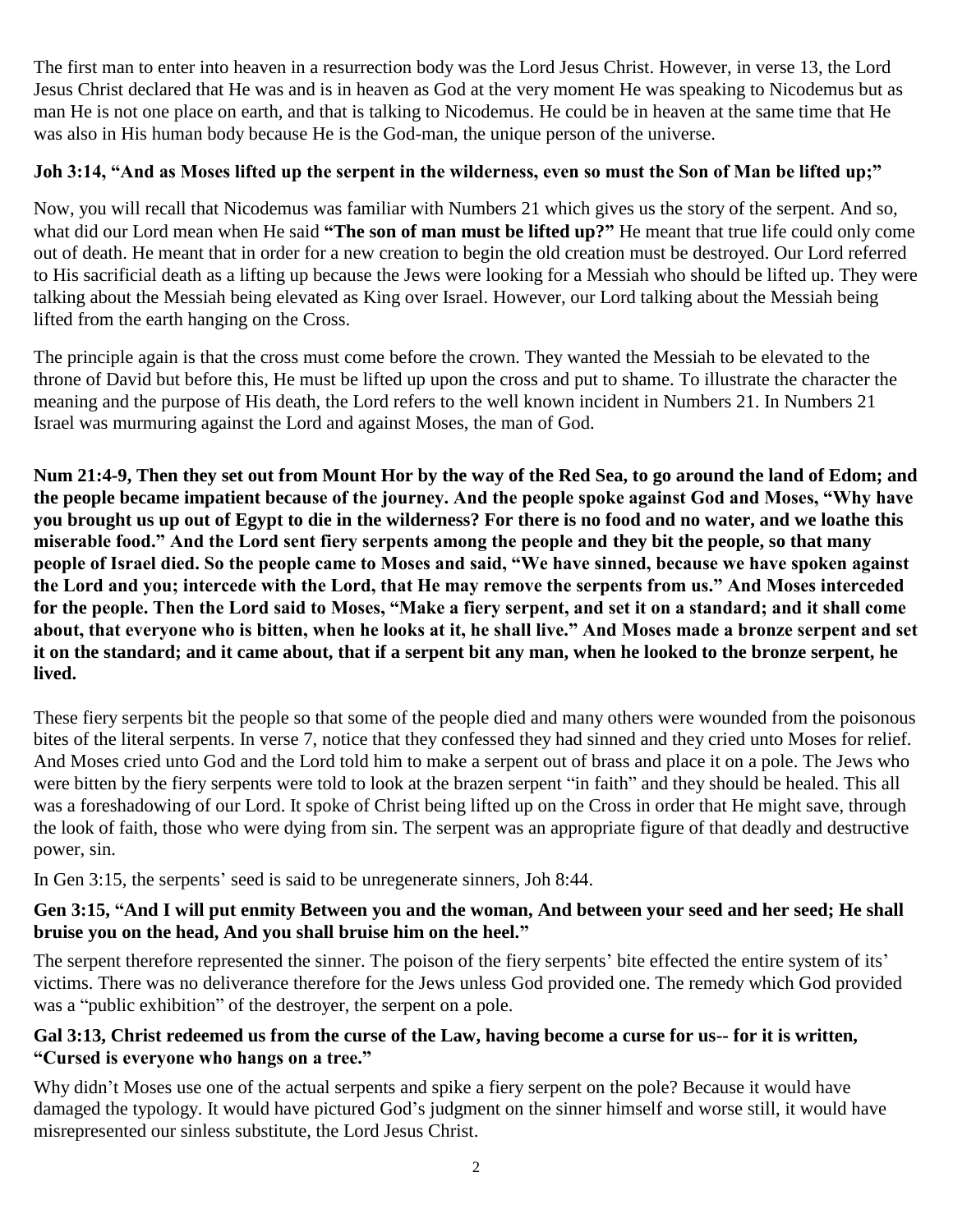#### **Heb 7:26, For it was fitting that we should have such a high priest, holy, innocent, undefiled, separated from sinners and exalted above the heavens.**

The type chosen was in the likeness of a serpent, it wasn't an actual serpent, but a piece of brass made to look like one. This correlates with Rom 8:3**, For what the Law could not do, weak as it was through the flesh, God {did:} sending His own Son in the likeness of sinful flesh and {as an offering} for sin, He condemned sin in the flesh.**

How could a serpent fitly symbolize the Lord Jesus Christ, the Holy One from God? A serpent is one of the last things we would ever think would represent the Lord.

However, the brazen serpent foreshadows Christ only as He was lifted up on the Cross.

The lifting up pointed to the Cross.

The serpent was a reminder and emblem of the curse.

It was through the agency of that old serpent, the devil, that our first parents were seduced and brought under the curse of a holy God, Gen 3:1-5.

And, on the cross never forget, the holy one of God was made a curse for us. GAL 3:13 Christ redeemed us from the curse of the Law, having become a curse for us-- for it is written, "Cursed is everyone who hangs on a tree."

So, the serpent accurately prefigured the crucified Savior being made a curse for us.

But why a serpent of brass?

This brings out once more the perfect accuracy of the type or the doctrine of typology.

In the scriptures brass symbolizes divine judgment! The brazen altar illustrates this truth for on it the sacrificial animals were slain.

Upon the brazen altar descended the consuming fire from heaven.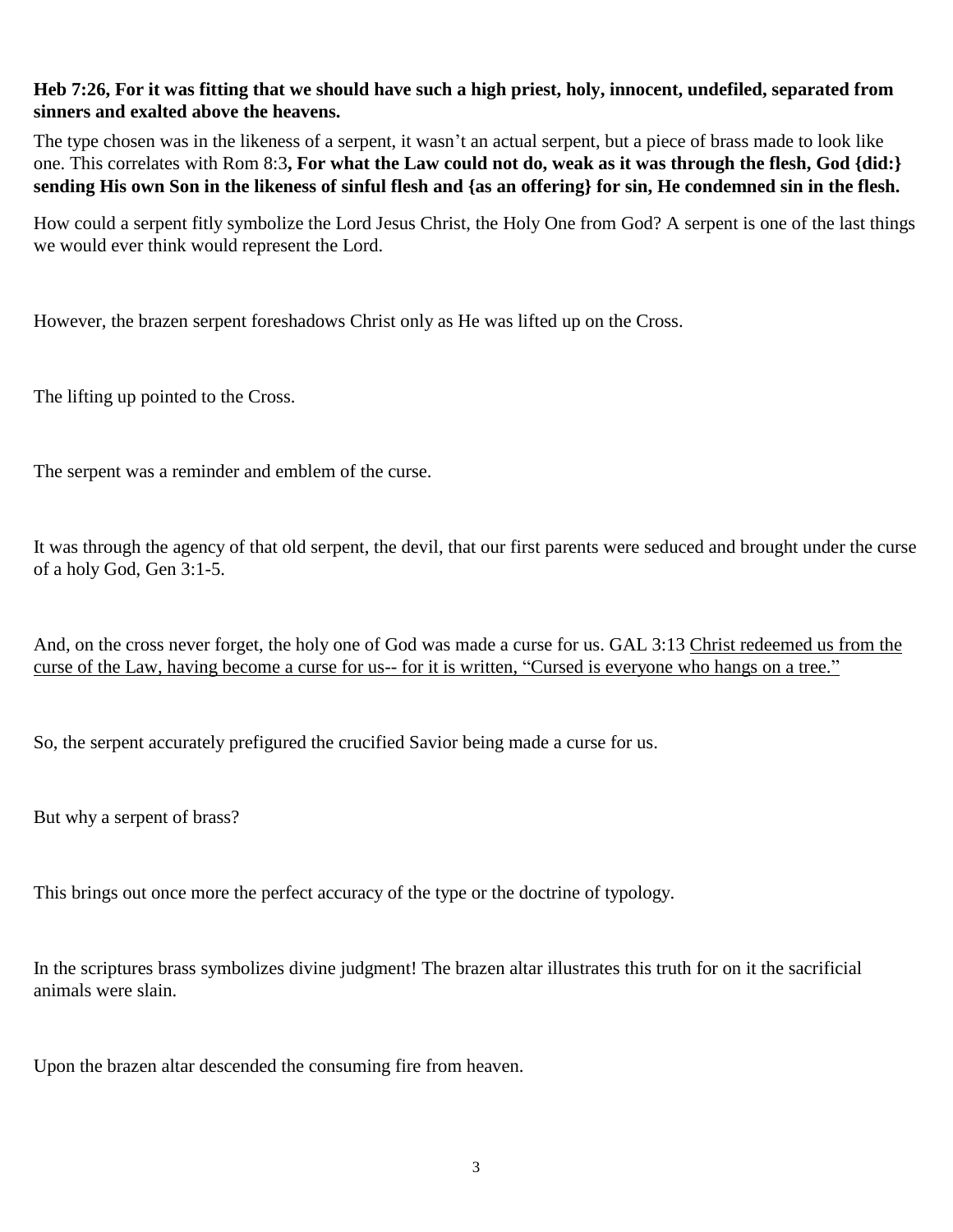In Revelation 1 where Christ is seen as judge inspecting the seven churches, we are told that His feet were like fine brass REV 1:15 and His feet were like burnished bronze.

So, in John 3:14, the serpent spoke of the curse which sin produced and the brass told of God's judgment falling on the one made sin for us.

But, there is another thought suggested by the brass.

Brass is harder than iron, or silver, or gold, and therefore it told of our Lord's mighty strength. He was able to endure the awful judgments which fell upon Him, a mere creature, though sinless would have been utterly consumed.

From what has been said so far, it is evident that when God told Moses to make a serpent of brass and to place it on a pole and told the Jews to look on it and they should live, that He was preaching to them the Gospel of His grace.

Let's note some things the Jews were **not** told to do.

1. They were not told to manufacture some ointment as the means of healing their wounds.

Spiritual lotions do not cure disease only the Lord Jesus Christ can cure a disease when it's miraculous.

Like the poor woman mentioned in [MAR 5:26,](javascript:void(0);) many spend all that they have on such idiotic solutions like a magic oil or ointment.

MAR 5:25 And a woman who had had a hemorrhage for twelve years, MAR 5:26 and had endured much at the hands of many physicians, and had spent all that she had and was not helped at all, but rather had grown worse,

Notice she had even gotten worse.

There are a lot charlatans out there especially the television evangelists who manipulate those in need and are nothing more than fake healers not faith healers.

And they will answer to God for their lies.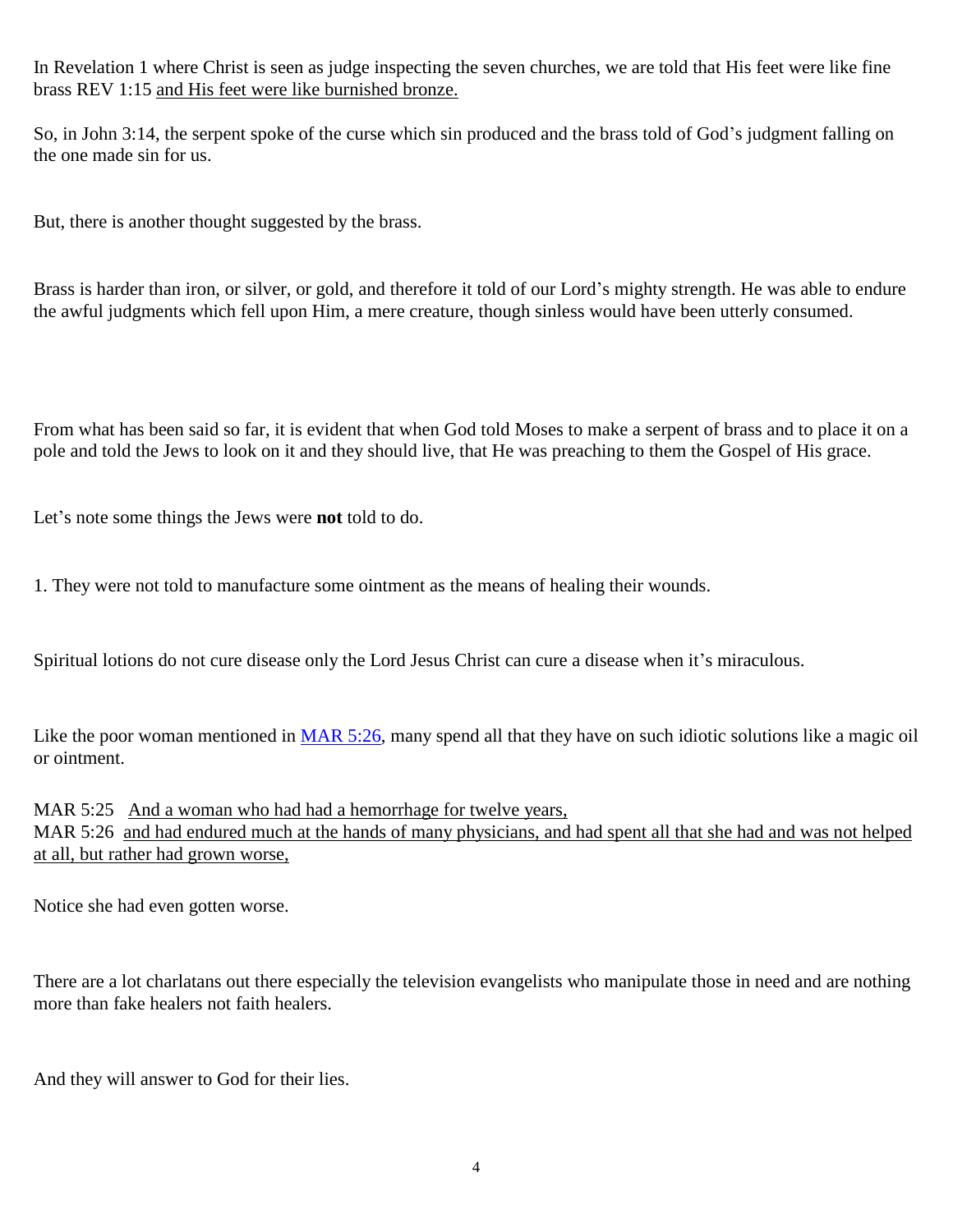They teach for money, accept bribes, sell whatever they can to take money from the simple-minded.

Look at what the Lord said in Micah 3.

MIC 3:9 Now hear this, heads of the house of Jacob And rulers of the house of Israel, Who abhor justice And twist everything that is straight, MIC 3:10 Who build Zion with bloodshed And Jerusalem with violent injustice.

MIC 3:11 Her leaders pronounce judgment for a bribe, Her priests instruct for a price, And her prophets divine for money. Yet they lean on the Lord saying, "Is not the Lord in our midst? Calamity will not come upon us."

2. They were also not told to minister to others who were wounded and help each other out.

That would be the blind leading the blind.

What use would it be for a person to jump into deep water to rescue a drowning man if he could not swim himself.

3. They were also not told to fight the serpents.

What use would it be to fight the serpents for those who had already been bitten?

They could all have killed a thousand serpents each but they would still have died.

Fighting against the serpents or fighting against sin or the devil will not solve a thing.

4. They were not told to make an offering to the serpent on the pole.

God did not ask any payment from them in return for their healing.

Liars and deceivers in the Christian church telling others they have to make a faith offering or sow a seed of faith financially if they want to be healed.

Grace ceases to be grace if any price is paid for what it brings.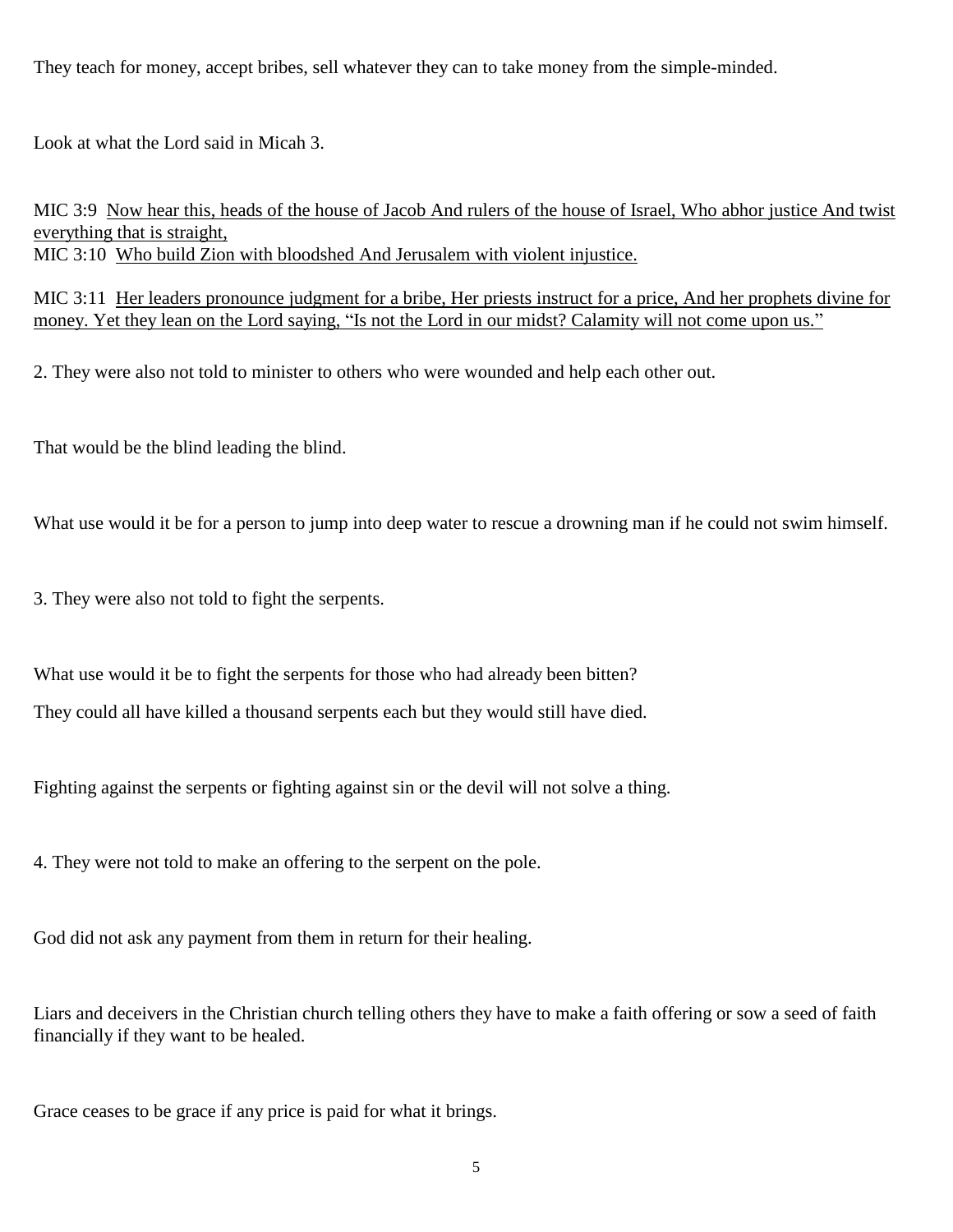5. They were told not to look at Moses, the man of God. They had been looking to Moses but God commanded them to look at the brazen serpent.

Moses was the law giver and how many today are looking to him representing the law for salvation and spirituality.

In other words, they are depending on their own works.

6. They were not told to look at their wounds.

Some think they need to be more occupied with the work of examining their own wicked hearts.

To be occupied with self is to be occupied with that which God has condemned.

ROM 6:6 knowing this, that our old self was crucified with Him, that our body of sin might be done away with, that we should no longer be slaves to sin;

ROM 6:7 for he who has died is freed from sin.

ROM 6:8 Now if we have died with Christ, we believe that we shall also live with Him,

ROM 6:9 knowing that Christ, having been raised from the dead, is never to die again; death no longer is master over Him.

ROM 6:10 For the death that He died, He died to sin, once for all; but the life that He lives, He lives to God.

ROM 6:11 Even so consider yourselves to be dead to sin, but alive to God in Christ Jesus.

ROM 6:12 Therefore do not let sin reign in your mortal body that you should obey its lusts,

ROM 6:13 and do not go on presenting the members of your body to sin as instruments of unrighteousness; but present yourselves to God as those alive from the dead, and your members as instruments of righteousness to God.

ROM 6:14 For sin shall not be master over you, for you are not under law, but under grace.

The devil is very pleased when he gets an individual looking at good works, feelings, baptism, self, etc. as opposed to Christ.

Let's look now at the positive side:

1. Moses was commanded by God to make a serpent of brass, it was something the Lord provided.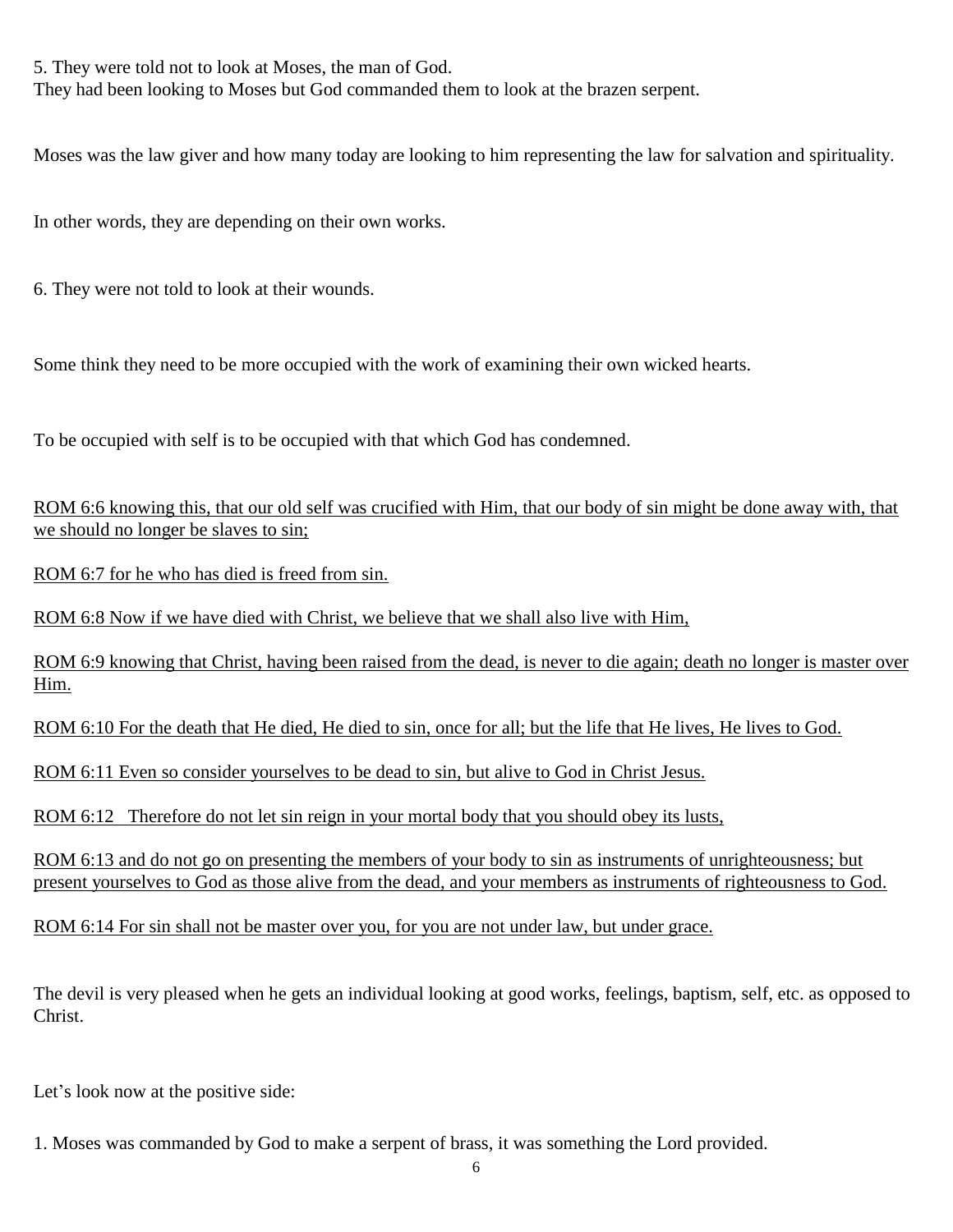2. Moses was commanded to place this brazen serpent upon a pole. Therefore, the divine remedy was publicly exhibited so that all Israel might look and be healed.

3. The Lord's promise in [NUM 21:8](javascript:void(0);) was that **"It shall come to pass that everyone that is bitten, when he looks upon it shall live."**

The point is that man was to look away from himself to the divinely appointed object of faith.

The brazen serpent was lifted up so that those who were too weak to crawl up to the pole itself simply could look and be healed.

#### **[NUM 21:8,](javascript:void(0);) Then the Lord said to Moses, "Make a fiery serpent, and set it on a standard; and it shall come about, that everyone who is bitten, when he looks at it, he shall live."**

No matter how many times he may have been bitten, no matter how far the poison had advanced, if they looked they could be healed, anyone could be look and anyone could be healed.

It is interesting that man became a lost sinner by a look as in **[GEN 3:6,](javascript:void(0);) When the woman saw that the tree was good for food, and that it was a delight to the eyes, and that the tree was desirable to make one wise, she took from its fruit and ate; and she gave also to her husband with her, and he ate.**

Now the sinner is saved by a look, **[ISA 45:22](javascript:void(0);) "Turn to Me, and be saved, all the ends of the earth; For I am God, and there is no other.**

After salvation the Christian life continues by looking.

## **[HEB 12:2,](javascript:void(0);) fixing our eyes on Jesus, the author and perfecter of faith, who for the joy set before Him endured the cross, despising the shame, and has sat down at the right hand of the throne of God.**

At the end of the Christian life we are still to be looking for Christ.

**[PHI 3:20,](javascript:void(0);) For our citizenship is in heaven, from which also we eagerly wait for a Savior, the Lord Jesus Christ;**

From the beginning to the end it's a mere look.

In that great crowd of bitten Israelites there were some with young eyes, some with old eyes that looked at the serpent.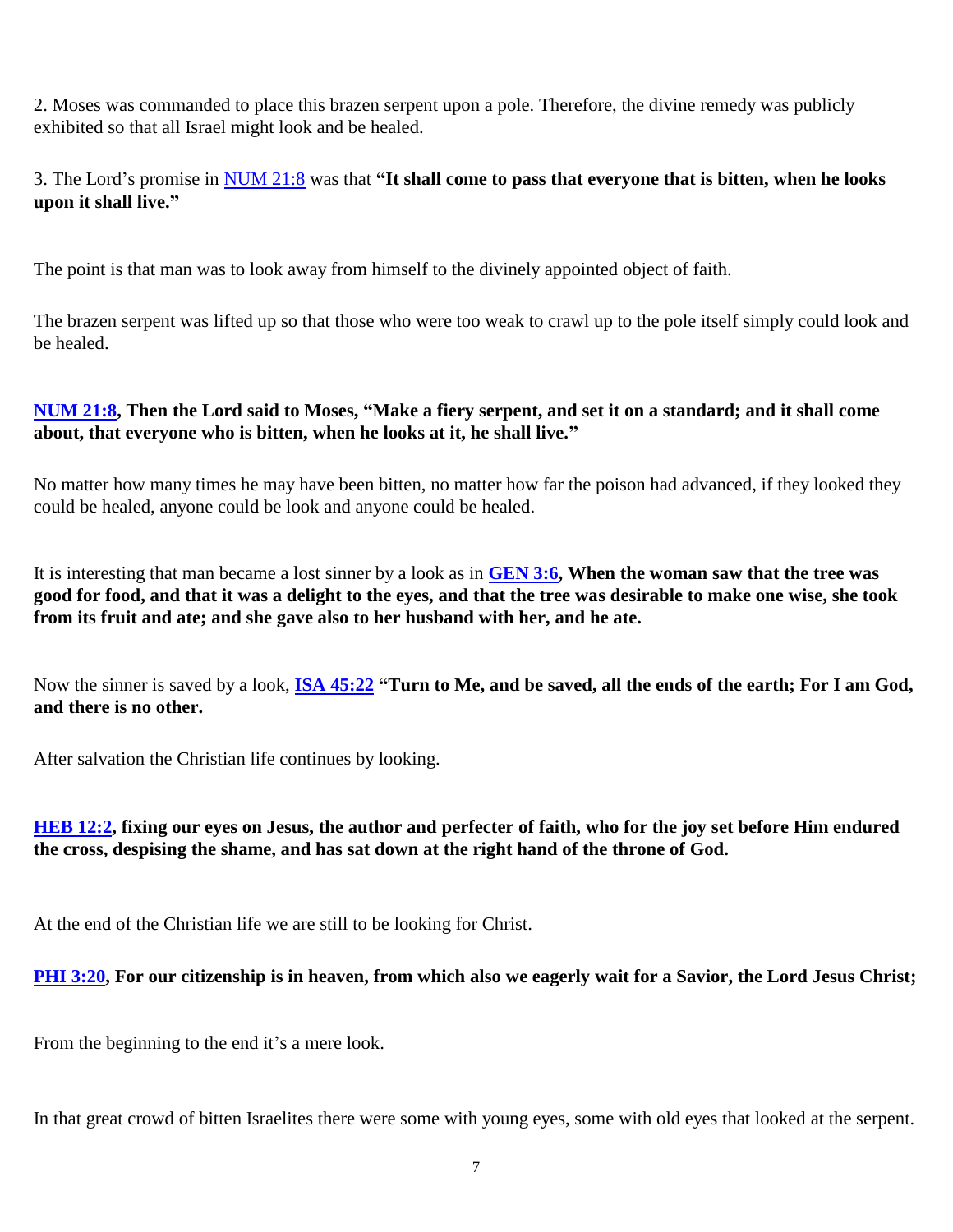Some with clear vision and some with dim vision.

Faith is simply the eye of the soul looking toward the Lord Jesus Christ, even if it's only a little faith.

**[JOH 3:14-16,](javascript:void(0);) "And as Moses lifted up the serpent in the wilderness, even so must the Son of Man be lifted up; that whoever believes may in Him have eternal life. For God so loved the world, that He gave His only begotten Son, that whoever believes in Him should not perish, but have eternal life."**

Since God is perfect, His plan is perfect.

Man's biggest problem which was sin was solved by a perfect God in eternity past.

Everything we will ever need in time, every sin that we would ever commit has a divine provision from a perfect God.

Every sin in the human race that would ever be committed has a divine solution "in Christ."

God knew every failure we would ever have, every suffering and every heartache.

Therefore, He made a provision for every situation in this life.

There will never be a trial, or a testing or a suffering too great for the plan of God to handle.

Billions of years ago at a certain point of time God loved us.

Love requires thought not emotion and billions of years ago, God thought about you.

And when He thought about you, He loved you. And because He loved you, He decided to act upon that love.

#### **[1JO 4:19,](javascript:void(0);) We love, because He first loved us.**

However, it says that God so loved the world. It is true that God is love but here God so loved the world.

God's love for both the believer and unbeliever is centered around the Cross.